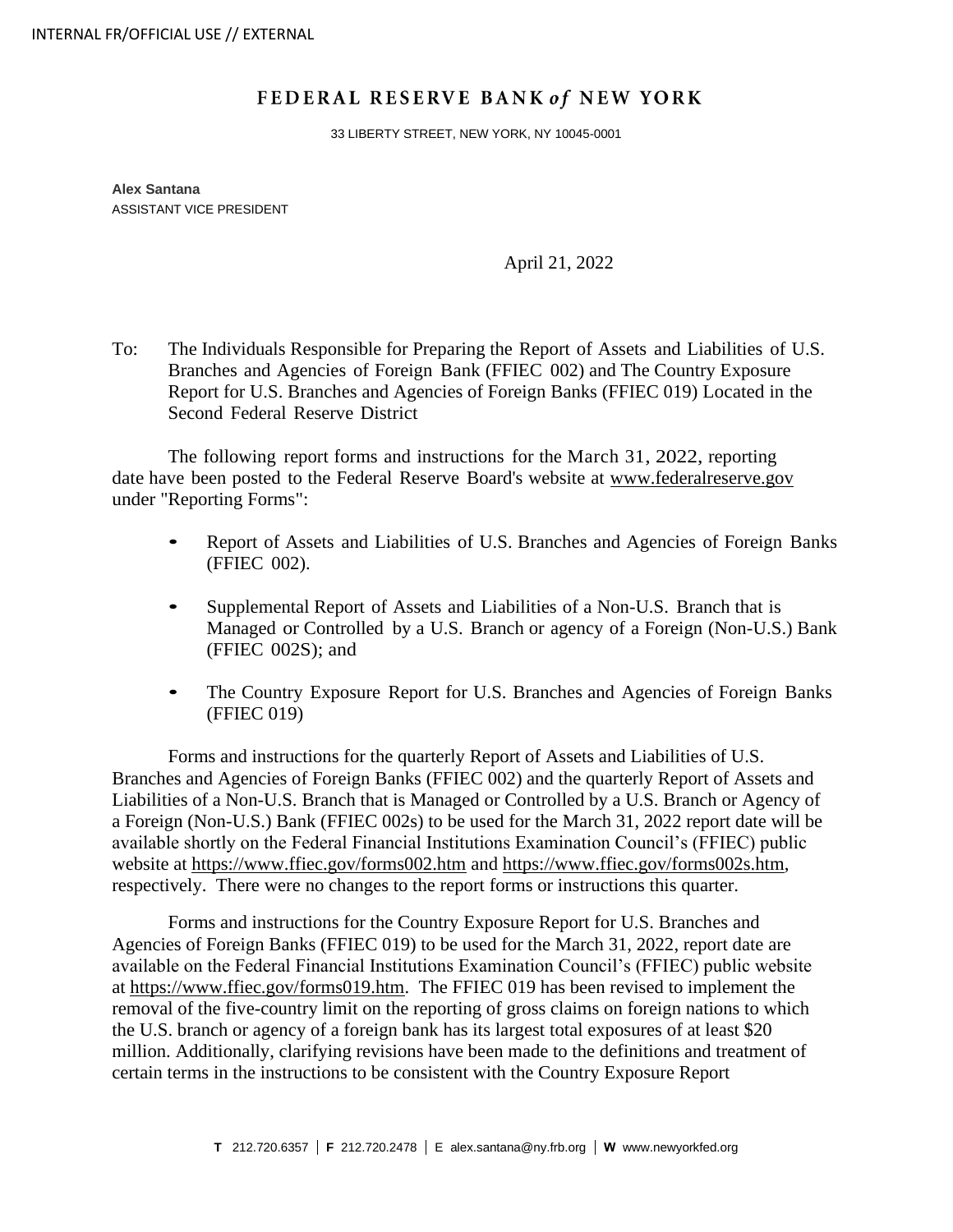### FEDERAL RESERVE BANK of NEW YORK

(FFIEC 009). See the final 30-day Paperwork Reduction Act Federal Register notice published on August 18, 2021, for more details regarding these changes.

Institutions may subscribe to the Federal Reserve Board e-mail notification service to receive alerts regarding report form and instruction updates at: [http://www.federalreserve.gov/reportforms/whats-new.htm.](http://www.federalreserve.gov/reportforms/whats-new.htm) These updates include changes related to proposed new and existing data collections and final reporting forms and instructions. The Federal Reserve Bank of New York also offers a subscription service which enables you to receive recent news and updates on our reporting forms and instructions and upcoming Bank events. You can sign up for this service at the following website: [http://service.govdelivery.com/service/subscribe.html?code=USFRBNEWYORK\\_8](http://service.govdelivery.com/service/subscribe.html?code=USFRBNEWYORK_8)

Reporting institutions are strongly encouraged to use the Federal Reserve System's Reporting Central application to electronically submit their completed FFIEC 002 and FFIEC 002s reports. The required file formats for submitting FFIEC 002 and FFIEC 002s data via Reporting Central are outlined in the Reporting Central User Guides, which can be found at [https://www.frbservices.org/central-bank/reporting-central/user-guides.html.](https://www.frbservices.org/central-bank/reporting-central/user-guides.html) If you have any questions regarding Reporting Central, reporting institutions should contact their Reporting Central District Contact at [https://www.frbservices.org/contacts/index.jsp.](https://www.frbservices.org/contacts/index.jsp)

## **Reports Submission**

The submission deadline for **FFIEC 002 and FFIEC 002S** filers is Monday, May 2, 2022. Any **FFIEC 002 or FFIEC 002S** report received after 5:00 p.m. on May 2, 2022, will be considered late.

The submission deadline for **FFIEC 019** filers is Monday, May 16, 2022. Any **FFIEC 019** reports received after 5:00 p.m. on May 16, 2022, will be considered late.

If you are unable to submit the FFIEC 002, FFIEC 002S, or FFEC 019 via Reporting Central, please email a PDF of the March 31, 2022, report(s) mentioned above to the contacts listed below:

# **FFIEC 002/002S**: Robert Diakun [\(robert.diakun@ny.frb.org\)](mailto:robert.diakun@ny.frb.org)

## **FFIEC 019:** Anthony Maiello [\(anthony.maiellojr@ny.frb.org\)](mailto:anthony.maiellojr@ny.frb.org)

We will also continue to monitor the accuracy of the regulatory reports submitted for the March 31, 2022, report date. The staff of this Reserve Bank will monitor whether branches and agencies are meeting their basic reporting requirements through the use of "validity edits."